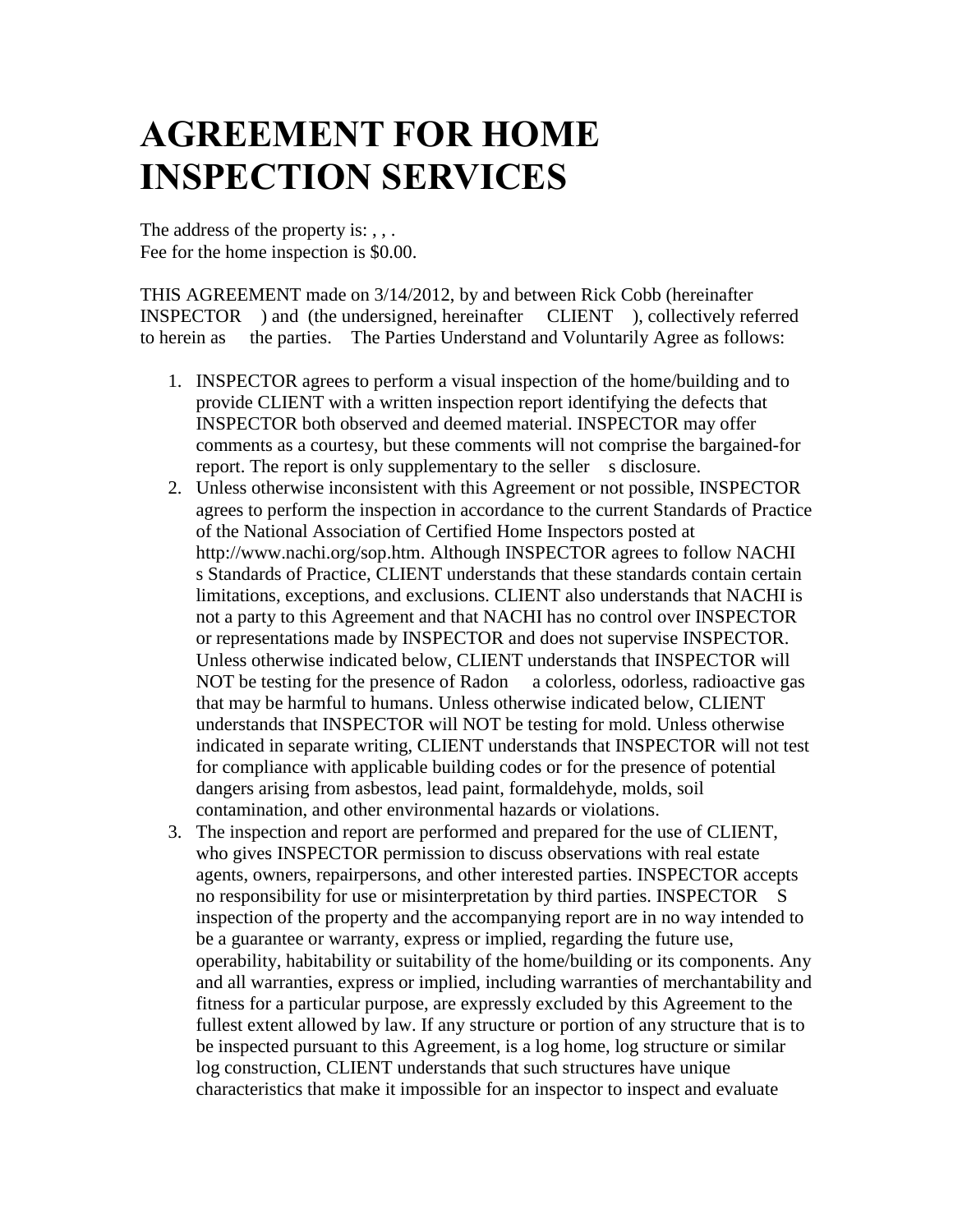them by an exterior visual inspection. Therefore, the scope of the inspection to be performed pursuant to this Agreement does not include decay of the interior of logs in log walls, log foundations or roofs or similar defects that are not visible by an exterior visual inspection.

- 4. INSPECTOR assumes no liability for the cost of repair or replacement of unreported defects or deficiencies either current or arising in the future. CLIENT acknowledges that the liability of INSPECTOR, its agents, employees, for claims or damages, costs of defense or suit, attorney s fees and expenses and payments arising out of or related to the INSPECTOR S negligence or breach of any obligation under this Agreement, including errors and omissions in the inspection or the report, shall be limited to liquidated damages in an amount equal to the fee paid to the INSPECTOR, and this liability shall be exclusive. CLIENT waives any claim for consequential, exemplary, special or incidental damages or for the loss of the use of the home/building even if the CLIENT has been advised of the possibility of such damages. The parties acknowledge that the liquidated damages are not intended as a penalty but are intended (i) to reflect the fact that actual damages may be difficult and impractical to ascertain; (ii) to allocate risk among the INSPECTOR and CLIENT; and (iii) to enable the INSPECTOR to perform the inspection at the stated fee.
- 5. INSPECTOR does not perform engineering, architectural, plumbing, or any other job function requiring an occupational license in the jurisdiction where the inspection is taking place, unless the inspector holds a valid occupational license, in which case he/she may inform the CLIENT that he/she is so licensed, and is therefore qualified to go beyond this basic home inspection, and for additional fee, perform additional inspections beyond those within the scope of the basic home inspection. Any agreement for such additional inspections shall be in a separate writing.
- 6. In the event of a claim against INSPECTOR, CLIENT agrees to supply INSPECTOR with the following: (1) Written notification of adverse conditions within 14 days of discovery, and (2) Access to the premises. Failure to comply with the above conditions will release INSPECTOR and its agents from any and all obligations or liability of any kind.
- 7. The parties agree that any litigation arising out of this Agreement shall be filed only in the Court having jurisdiction in the County in which the INSPECTOR has its principal place of business. In the event that CLIENT fails to prove any adverse claims against INSPECTOR in a court of law, CLIENT agrees to pay all legal costs, expenses and fees of INSPECTOR in defending said claims. CLIENT further understands that any legal action against NACHI itself allegedly arising out of this Agreement or INSPECTOR s relationship with NACHI must be brought only in the District Court of Boulder County, Colorado.
- 8. If any court declares any provision of this Agreement invalid or unenforceable, the remaining provisions will remain in effect. This Agreement represents the entire agreement between the parties. All prior communications are merged into this Agreement, and there are no terms or conditions other than those set forth herein. No statement or promise of INSPECTOR or its agents shall be binding unless reduced to writing and signed by INSPECTOR. No change or modification